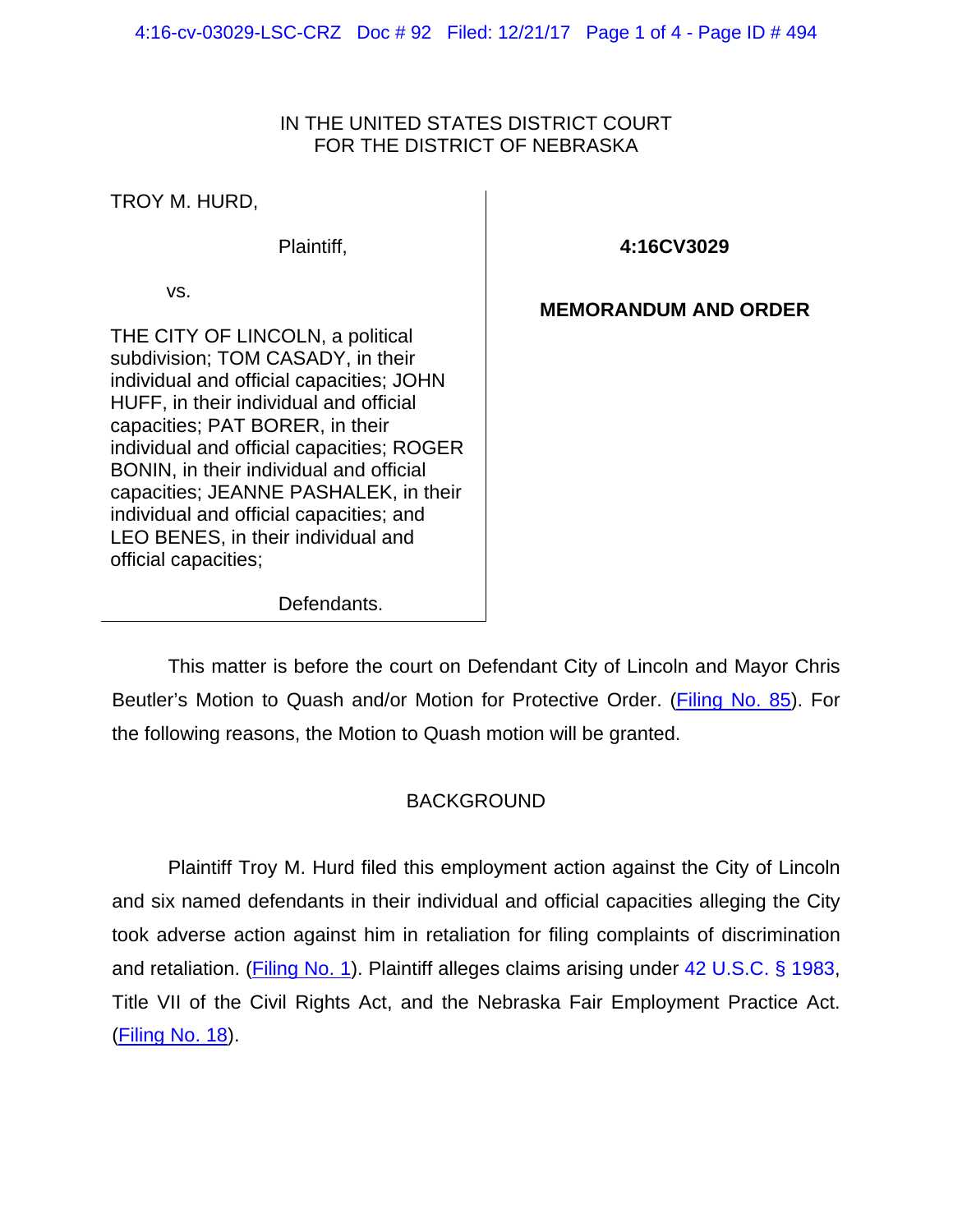The Final Progression Order was entered in June of 2016, [\(Filing No. 13\)](https://ecf.ned.uscourts.gov/doc1/11313553405), and discovery has been extensive: Plaintiff has deposed all but one named Defendant as well as several other witnesses, and Defendants have produced over 6,500 emails and attachments and over 49,000 pages of documents. Plaintiff now seeks to depose City of Lincoln Mayor Chris Beutler, arguing Mayor Beutler has personal knowledge of the investigation into Plaintiff's EEO complaint and he supervised Kimberly Taylor-Riley, who completed the investigation of Plaintiff's internal EEO complaint. Plaintiff also seeks information from Mayor Beutler regarding the City's "motivations" concerning the outcome of Hurd's complaints with the City.

Defendant City of Lincoln and Mayor Beutler seek to quash Plaintiff's Notice of Deposition of the Mayor, [\(Filing No. 74\)](https://ecf.ned.uscourts.gov/doc1/11313883421), or in the alternative, they request a protective order regarding the potential testimony by Mayor Beutler. [\(Filing No. 85\)](https://ecf.ned.uscourts.gov/doc1/11313891426).

# ANALYSIS

Rule 26(b)(1) of the Federal Rules of Civil Procedure was amended on December 1, 2015. Rule 26 governs discovery and limits the scope of discovery to

any nonprivileged matter that is relevant to any party's claim or defense and proportional to the needs of the case, considering the importance of the issues at stake in the action, the amount in controversy, the parties' relative access to relevant information, the parties' resources, the importance of the discovery in resolving the issues, and whether the burden or expense of the proposed discovery outweighs its likely benefit. Information within this scope of discovery need not be admissible in evidence to be discoverable.

[Fed. R. Civ. P. 26\(b\)\(1\).](https://www.westlaw.com/Document/NCBF83860B96411D8983DF34406B5929B/View/FullText.html?transitionType=Default&contextData=(sc.Default)&VR=3.0&RS=da3.0) Courts should examine each case individually to determine the weight and importance of the proportionality factors.

The burden of demonstrating the proportionality of the requested information is a collective responsibility between the parties and the court. [Elizabeth D. Laporte](https://www.westlaw.com/Document/NCBF83860B96411D8983DF34406B5929B/View/FullText.html?transitionType=Default&contextData=(sc.Default)&VR=3.0&RS=da3.0)  & Jonathan M. Redgrave, *[A Practical Guide to Achieving Proportionality Under New](https://www.westlaw.com/Document/NCBF83860B96411D8983DF34406B5929B/View/FullText.html?transitionType=Default&contextData=(sc.Default)&VR=3.0&RS=da3.0)*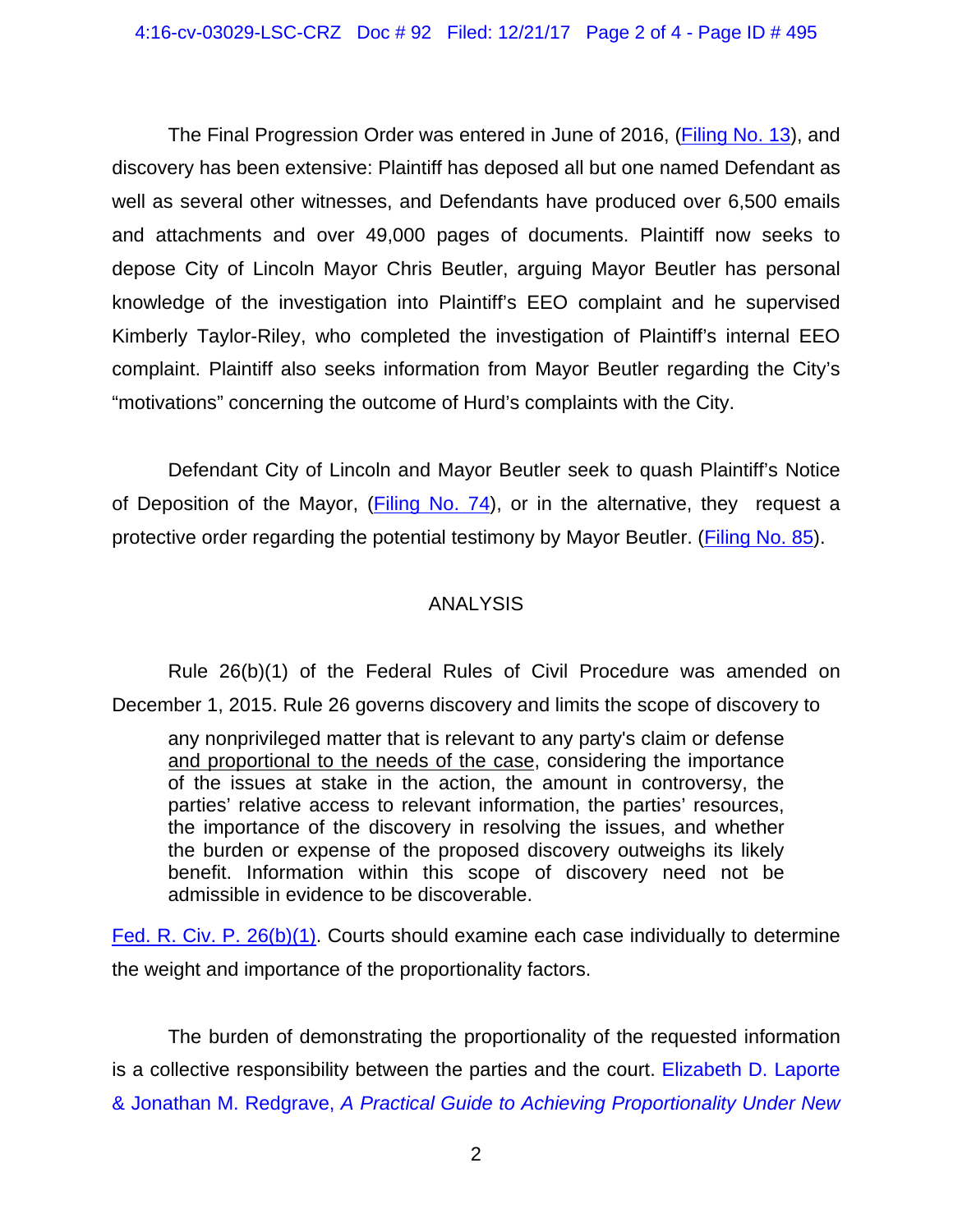*[Federal Rule of Civil Procedure 26](https://www.westlaw.com/Document/NCBF83860B96411D8983DF34406B5929B/View/FullText.html?transitionType=Default&contextData=(sc.Default)&VR=3.0&RS=da3.0)*, 9 FED. CT. REV. 20, 40 (2015). A party requesting discovery must show how the requested information is important to the issues and resolution of the case. The responding parting must show the expense and burden of responding. [Id.](https://www.google.com/url?sa=t&rct=j&q=&esrc=s&source=web&cd=1&cad=rja&uact=8&ved=0ahUKEwiep47tsaXLAhXMKB4KHZzDBJAQFggdMAA&url=http%3A%2F%2Fwww.fclr.org%2Ffclr%2Farticles%2Fpdf%2FLaporte-Redgrave_Final_Publication_Vol9Issue2.pdf&usg=AFQjCNHbwHLmXf81W0oiFiakrh3ZYDaLqw) The court can then balance the parties' interests and order discovery consistent with the proportionality mandated under the federal rules.

Citing [In re United States \(Holder\), 197 F.3d 310, 313-14 \(8th Cir. 1999\),](https://www.westlaw.com/Document/I44fa42e294ba11d9bc61beebb95be672/View/FullText.html?transitionType=Default&contextData=(sc.Default)&VR=3.0&RS=da3.0&fragmentIdentifier=co_pp_sp_506_313) the movants argue that the deposition of Mayor Beutler, a high ranking City official, should not be allowed absent extraordinary circumstances. In re Holder stated that ""[i]f other persons can provide the information sought, discovery will not be permitted against such an official." Id. [at 314.](https://www.westlaw.com/Document/I44fa42e294ba11d9bc61beebb95be672/View/FullText.html?transitionType=Default&contextData=(sc.Default)&VR=3.0&RS=da3.0&fragmentIdentifier=co_pp_sp_506_314) This is because "high ranking government officials have greater duties and time constraints than other witnesses [and] they should not, absent extraordinary circumstances, be called to testify regarding their reasons for taking official actions." **Id.** [at 313](https://www.westlaw.com/Document/I44fa42e294ba11d9bc61beebb95be672/View/FullText.html?transitionType=Default&contextData=(sc.Default)&VR=3.0&RS=da3.0&fragmentIdentifier=co_pp_sp_506_313) (citations omitted).

Plaintiff does not dispute that Mayor Beutler is a high ranking official, but instead argues that Mayor Beutler's testimony is relevant, essential, unique, and cannot be obtained from any alternative source. Specifically, Plaintiff argues Mayor Beulter is a crucial witness who "most likely played a part in some of the most critical decisions made during and after the Hurd investigation[.]" [\(Filing No. 90 at CM/ECF](https://ecf.ned.uscourts.gov/doc1/11313897055?page=12)  [p. 12\)](https://ecf.ned.uscourts.gov/doc1/11313897055?page=12). Plaintiff cites several examples of decisions the Mayor "may have" made. But Plaintiff fails to provide more than mere conjecture and conclusory statements regarding the potential testimony of Mayor Beutler and that he is the sole source of that information. Plaintiff has failed to show that any information the Mayor has cannot be obtained from his subordinates and/or other defendants or witnesses in this case.

To date, Plaintiff has spent nearly 40 hours deposing defendants and witnesses. Of the depositions conducted, each deposed defendant has answered questions regarding his or her knowledge of meetings with the Mayor and/or

3